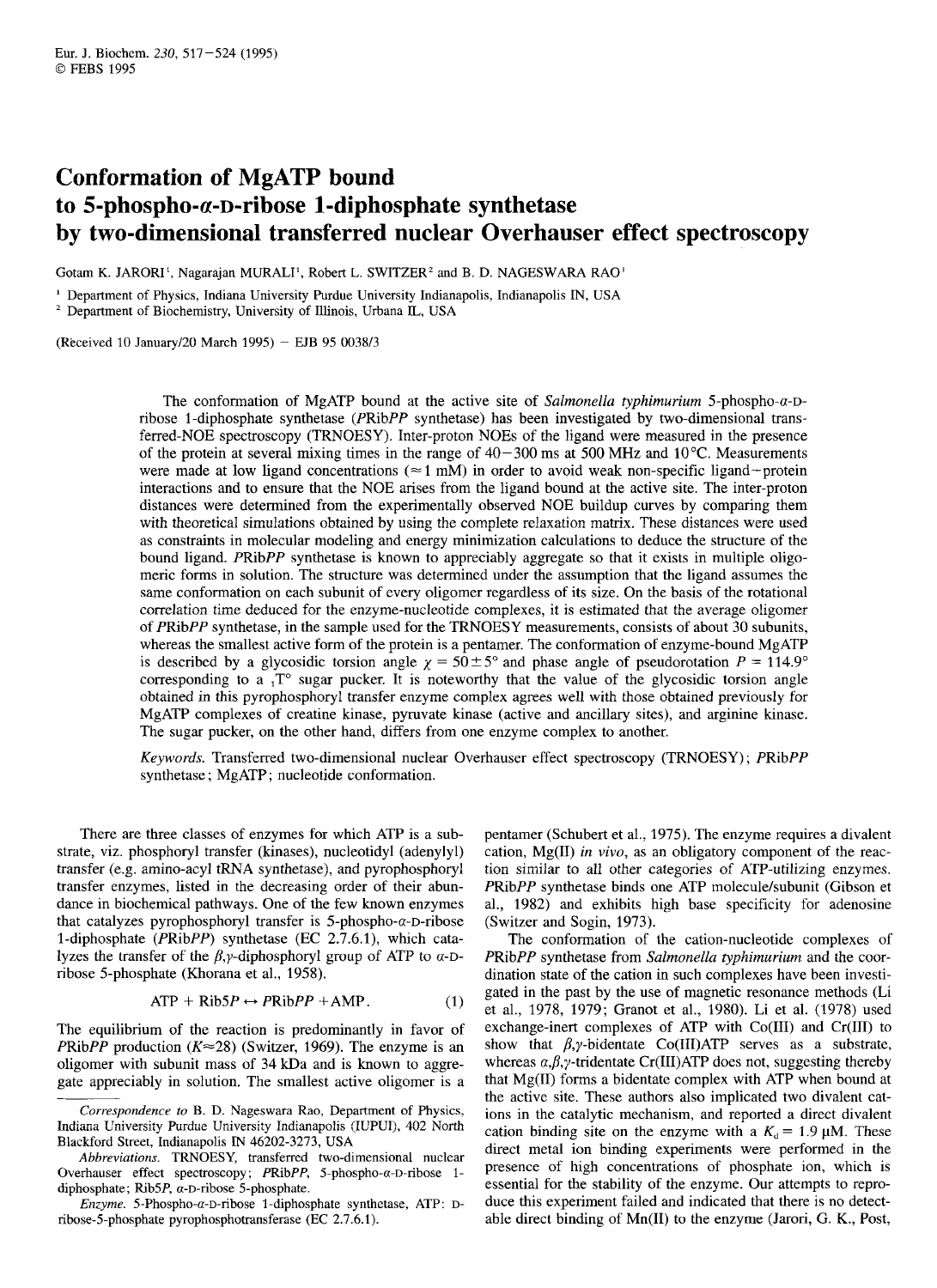

**Fig. 1. Adenosine moiety showing the numbering system used for the relevant protons.** 

D. A., Bower, S., Switzer, R. L., and Nageswara Rao, B. D., unpublished experiments). Binding of Mn(I1) to *Escherichia coli*  PRibPP synthetase, which differs from the S. *typhimurium* enzyme by only two amino-acid replacements (Bower et al., 1988) was measured using ESR. A sample with 27 mg/ml of enzyme was dialyzed against a solution of 20 mM Mops pH 7.5, containing 20mM potassium phosphate. Dialysis buffer was used as control. Equal amounts of Mn(I1) were added to the enzyme and the buffer control, and the ESR signal heights were compared. The concentration of Mn(II) was varied over  $40-150 \mu M$ , and  $> 80\%$  of the cation was found to be complexed with phosphate, in agreement with Li et al. (1978). However, no direct binding of Mn(I1) to the enzyme was observed, which is contrary to the results of Li et al. (1978). In a subsequent study, Post (1992) was unable to confirm that  $\beta$ , y-bidentate Co(III) ATP is a substrate for *S. typhimurium* PRibPP synthetase. On the basis of <sup>31</sup>P and <sup>1</sup>H relaxation measurements on  $Co(NH<sub>3</sub>)<sub>4</sub>$  ATP in the presence of the paramagnetic cation, Mn(II), assumed to occupy the enzyme site as proposed previously by Li et al. (1978), Granot et al. (1980) proposed a somewhat folded conformation for ATP with a glycosidic torsion angle  $\chi = 62 \pm 5^{\circ}$ . From their experimental data it was not possible to differentiate between this *anti* conformation and a *syn* conformation with  $\chi = 272 \pm 5^{\circ}$  as only two distances between Mn(I1) and protons of the adenine ring were available. Furthermore, these distances were measured with respect to a cation the putative binding of which at an enzyme site is questionable. Thus the structural information regarding the nucleotide complexes bound to this enzyme is meager and ambiguous.

Proton transferred nuclear Overhauser effect (TRNOE) measurements allow the determination of inter-proton distances of a ligand bound to a macromolecule and are being deployed for structural studies in a number of biochemical systems (Balaram et al., 1972a,b; Clore and Gronenborn, 1982, 1983; Rosevear et al., 1981, 1983, 1987a,b; Landy et al., 1992; Murali et al., 1993, 1994; Jarori et al., 1994). This method was used for studies of the conformations of the adenosine moiety in MgATP bound to a number of ATP-utilizing enzymes. Early experiments were performed in the one-dimensional mode (Rosevear et al., 1981, 1983, 1987a,b; Landy et al., 1992), while recent experiments use the two-dimensional version TRNOESY (Murali et al., 1993, 1994; Jarori et al., 1994). A proper analysis of the TRNOESY data allows the determination of the inter-proton distances in the adenosine moiety. Fig. 1 shows the chemical structure of adenosine along with the labeling system used for identifying these protons. It may be seen from Fig. 1 that the distances of H2 and H8 from the ribose protons will enable the determination of the glycosidic orientation of the adenine, and the distances between the ribose protons will yield information on the details of ribose pucker in the adenosine moiety of the enzymebound nucleotides.

It was generally thought that an attractive feature of the TRNOE experiments is that they can be performed with ligand concentrations far (over tenfold) in excess of the protein concentrations of about 1 mM. However, a recent scrutiny of this experimental protocol for nucleotide complexes of creatine kinase (Murali et al., 1993) and pyruvate kinase (Jarori et al., 1994) has revealed that the NOEs observed by using such samples have major contributions arising from weak non-specific binding of the nucleotides which may typically occur with dissociation constants in excess of about 2 mM. The methodology was refined, and a procedure was given to minimize the effects of adventitious binding, on the basis of measurements of the dependence of the observed NOEs on the ligand concentration in a range such that the active site is saturated and with the ratio of the concentrations of the ligand and protein kept constant. This procedure helps to select the highest ligand concentrations usable with minimal nonspecific binding. Alternatively, the experiments may be performed with ligand concentrations of about 1 mM, which is also typically the minimum concentration required to perform the experiments in a reasonable length of time. TRNOESY measurements with such specifically chosen sample protocols have led to much improved and reliable structural characterization of the adenosine moieties of MgATP and MgADP bound at the active site of rabbit muscle creatine kinase (Murali et al., 1993), lobster muscle arginine kinase (Murali et al., 1994) and MgATP to the active and ancillary sites of rabbit muscle pyruvate kinase (Jarori et al., 1994) compared to those obtained in previous studies (Rosevear et al., 1987a,b; Landy et al., 1992). A similar revision of the previously determined (Landy et al., 1992) conformation of MgATP bound to the nucleotidyl transfer enzyme methionyl-tRNA synthetase will soon be completed.

This paper presents a TRNOESY determination of the conformation of MgATP bound to PRibPP synthetase. There are no previously reported TRNOE or other structural studies on the conformation of the adenosine moiety in the nucleotides bound to this enzyme or any other enzyme that catalyzes pyrophosphoryl transfer from MgATP. The measurements were performed by using  $\approx 1.0$  mM MgATP in the presence of  $\approx 0.06$  mM enzyme (sites). This sample protocol minimizes any weak adventitious binding of the ligand to the protein, referred to above, and also ensures over 90% occupancy at the active site. The TRNOESY data for the various proton pairs as a function of mixing time were analyzed, by iterative comparison of the experimental data with complete relaxation matrix simulations of the buildup curves, to determine a set of inter-proton distances. This was followed by energy minimization of the NOE-determined structure through molecular mechanics calculations to determine the most acceptable conformation of the bound cation-nucleotides. Of particular interest is a comparison of the conformation of MgATP bound to this rare pyrophosphoryl transfer enzyme with those obtained for the phosphoryl transfer and nucleotidyl transfer enzymes noted above.

### **EXPERIMENTAL PROCEDURES**

**Materials and methods.** ATP was obtained from Sigma Chem. Co. All other chemicals used were of reagent grade. Over-expressed recombinant *S. typhimurium* PRibPP synthetase was purified to homogeneity and assayed as described previously (Bower et al., 1988; Switzer and Gibson, 1978). Purified enzyme was stored in liquid nitrogen. Since PRibPP synthetase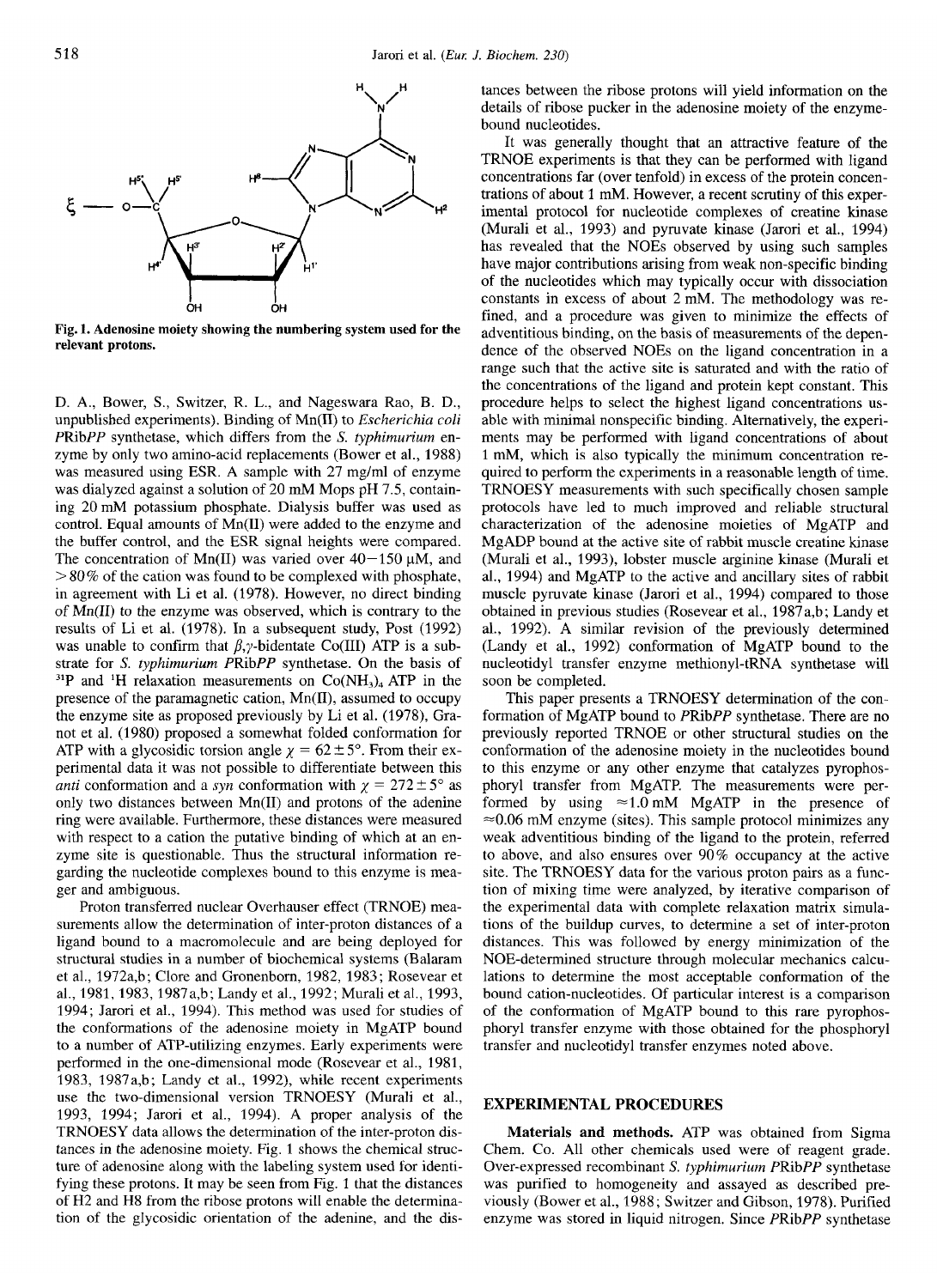requires phosphate for stability (Switzer, 1969), the experiments were performed in 50 mM sodium phosphate, pH 7.5. The stored enzyme was dialyzed against 50 mM sodium phosphate pH 7.5 (dissolved in 99.9%  $D_2O$ ) using a dialysis cell. At least ten changes of buffer were made to replace  $H_2O$  with  $D_2O$ . After the dialysis the enzyme was centrifuged at  $15000 g$ , and the supernatant was used for NMR experiments. The protein concentration of the sample was determined spectrophotometrically using  $A_{280}$  = 0.25 mg<sup>-1</sup> ml cm<sup>-1</sup> and a subunit mass of 34 kDa. The concentration of ATP was also determined spectrophotometrically using  $\varepsilon_{259}$  = 15.4 mM<sup>-1</sup> cm<sup>-1</sup>. Typically each set of NMR experiments took  $\approx$ 70 hours, and samples were quite stable for this duration.

The sample used for measurements on MgATP contained 0.058 mM enzyme (sites) and 1 mM MgATP and 60 mM  $MgCl<sub>2</sub>$ . The high concentration of  $MgCl<sub>2</sub>$  was required to maintain the nucleotide chelated with  $Mg(II)$  in the presence of 50 mM sodium phosphate which also binds Mg(I1) (Li et al., 1978). The use of a low ligand concentration in this experiment also ensured that there is no significant non-specific binding of the ligand (Murali et al., 1993; Jarori et al., 1994). The dissociation constant,  $K_d$ , of MgATP from its enzyme complex is  $\approx$ 50  $\mu$ M (Gibson et al., 1982). Under the sample conditions given above, over 90% of the enzyme sites were occupied by MgATP.

**NMR measurements.** 'H-NMR measurements were made on a Varian Unity 500-MHz NMR spectrometer. The sample temperature was maintained at 10°C. NOESY time domain data were collected in the hypercomplex mode (States et al., 1982) with 256  $t_1$  increments and 2K  $t_2$  points, with mixing times 40, 60, 80, 120, 160, 200 and 300 ms. Zero-quantum interference was suppressed by random variation of the mixing time (10% of the mixing time) between different  $t_1$  increments (Macura et al., 1981). A relaxation delay of 2 **s** was used in all the experiments, and the carrier frequency was placed at the HDO resonance. The HDO peak was suppressed by monochromatic irradiation using the decoupler channel during the relaxation delay, the  $t_1$  period and the mixing period. Typically, 32 scans were accumulated in each experiment. Two-dimensional Fourier transformations were performed with a Gaussian apodization on both the dimensions and zero-filling to yield a 2K  $(F_1) \times 4K$   $(F_2)$ data set. The spectra were phased to pure absorption mode. Fractional NOES were determined by dividing the observed NOE with the diagonal intensity of H<sub>1</sub>' extrapolated to zero mixing time.

**Relaxation matrix simulations.** The theoretical formulation of the complete relaxation matrix for the TRNOESY is considerably simplified if the fast-exchange condition, which requires that the on and off rates of the ligand are much larger than typical cross relaxation rates, is valid. Since PRibPP synthetase is known to aggregate appreciably, the rotational correlation times may be as large as 250 ns for an average oligomer. It **is,** therefore, useful to estimate the relaxation rates and compare with the on and off rates for the MgATP complex with the enzyme and examine the validity of this condition. Assuming diffusion controlled rates of  $10^8 - 10^9 M^{-1}$  s<sup>-1</sup> for complex formation and a dissociation constant of  $\approx 50 \mu M$  for MgATP with PRibPP synthetase (Gibson et al., 1982) leads to an off rate in the range 5000-50 000 s<sup>-1</sup>. The cross-relaxation rate given by  $\gamma^4 \hbar^2 \tau_c / 10 r^6$ (see Eqn 9) is 58 s<sup>-1</sup> for  $r = 250$  pm and  $\tau_c = 250$  ns and goes as high as  $445 s^{-1}$  for  $r = 200$  pm and  $\tau_c = 500$  ns. In simulations performed on a three-spin system in order to examine the accuracy of the fast exchange condition as a function of the exchange rates (Landy and Nageswara Rao, unpublished results), we find that the fast exchange condition is valid to an accuracy better than 2% for exchange rates faster than the relaxation rate by a factor of 10. It may be noted that this calculation depends on

the geometry of the spin system, and the above estimate **is** for the worst case represented by a linear arrangement of the three spins (Landy and Nageswara Rao, 1989). On this basis, therefore, the fast exchange condition may be assumed to be valid for the TRNOE of the MgATP complex of PRibPP synthetase.

It has been shown that, in the limit of fast exchange, the intensity of the  $i \leftarrow j$  cross peak in a TRNOESY experiment, representing polarization transfer from *j* to *i*, for a mixing  $\tau_m$ time is given by (Murali et al., 1993; Jarori et al., 1994)

$$
m_{i \leftarrow j} \left( \tau_{\rm m} \right) = \left( e^{-\mathbf{R} \tau_{\rm m}} \right)_{ij} M_{\rm ej} \tag{2}
$$

$$
= \left[1 - \mathbf{R}\tau_{m} + \frac{1}{2}\,\mathbf{R}^{2}\tau_{m}^{2} - \frac{1}{6}\,\mathbf{R}^{3}\tau_{m}^{3} + \dots\right]_{ij}M_{oj} \qquad (3)
$$

where  $M_{oj}$  is the equilibrium value of the  $j$  spin magnetization and **R** is an average relaxation matrix given by

$$
\mathbf{R} = p_{\rm b} \mathbf{W}^{\rm b} + p_{\rm f} \mathbf{W}^{\rm f}.\tag{4}
$$

In Eqn (4)  $W^b$  and  $W^f$  are  $n \times n$  relaxation matrices,  $p_b$  and  $p_f$ are the population fractions for the bound and free ligand respectively each containing  $n$  spins (Landy and Nageswara Rao, 1989; Koning et al., 1990; Campbell and Sykes, 1991; Lee and Krishna, 1992). The relaxation-matrix elements of  $W^b$  and  $W^f$ are given by standard expressions for the case of the dipolar interaction (Abragam, 1961; Noggle and Schirmer, 1971; Kalk and Berendson, 1976; Keepers and James, 1984; Landy and Nageswara Rao, 1989):

$$
W_{ij} = W_{ji} = \frac{\gamma^4 \hbar^2 \tau_c}{10 r_{ij}^6} \left[ -1 + \frac{6}{1 + 4 \omega^2 \tau_c^2} \right]
$$
 (5)

and

$$
W_{ii} = \frac{\gamma^4 \hbar^2 \tau_c}{10} \left[ 1 + \frac{3}{1 + \omega^2 \tau_c^2} + \frac{6}{1 + 4\omega^2 \tau_c^2} \right] \sum_{k \neq i} r_{ik}^{-6} \tag{6}
$$

in which  $\gamma$  and  $\omega$  are the gyromagnetic ratio and Larmor frequency of the protons,  $r_{ii}$  is the distance between spins *i* and *j*, and  $\tau_c$  is the isotropic rotational correlation time. These parameters will correspond to the bound and free species depending on whether  $W^b$  or  $W^f$  is evaluated. Eqns (5) and (6) assume that the spin system is in a single conformation characterized by the set of distances  $r_{ij}$ , and is undergoing isotropic rotational diffusion characterized by  $\tau_c$ . Eqn (3) shows that the buildup of the intensity of a cross peak given by  $m_{i-j}$  ( $\tau_m$ ) vs  $\tau_m$  in the TRNOESY spectrum is a polynomial in  $\tau_m$ , and the initial slope of the buildup, which is just the linear term in Eqn (3), yields  $R_{ij}$ .

The smallest active form of PRibPP synthetase is a pentamer, and the enzyme appreciably aggregates in solution. The protein used in the NMR sample is thus composed of a variety of oligomers containing five or more subunits. The ligand will experience different rotational correlation times when bound to different oligomers. It is reasonable to assume that the correlation times of an oligomer is linearly proportional to the number of subunits, and that the ligand bound to all the different subunits of all the oligomers is in fast exchange with the solution. Under these conditions  $R_{ij}$  is given by

$$
R_{ij} = p_{\rm f} W_{ij}^{\rm f} + W_{ij}^{\rm bm} \sum_{\alpha} \alpha p_{\rm b\alpha} \tag{7}
$$

where  $W_{ij}^{\text{bm}}$  is given by Eqn (5) in which the correlation time for the monomer,  $\tau_{cm}$ , is used in the calculation,  $\alpha$  is the number of subunits in an oligomer whose fractional population is given by  $p_{ba}$ , i.e.

$$
\sum p_{ba} = p_b. \tag{8}
$$

If  $({\omega \tau_{cm}})^2 \gg 1$ , which is usually the case, Eqns (5) and (6) simplify to yield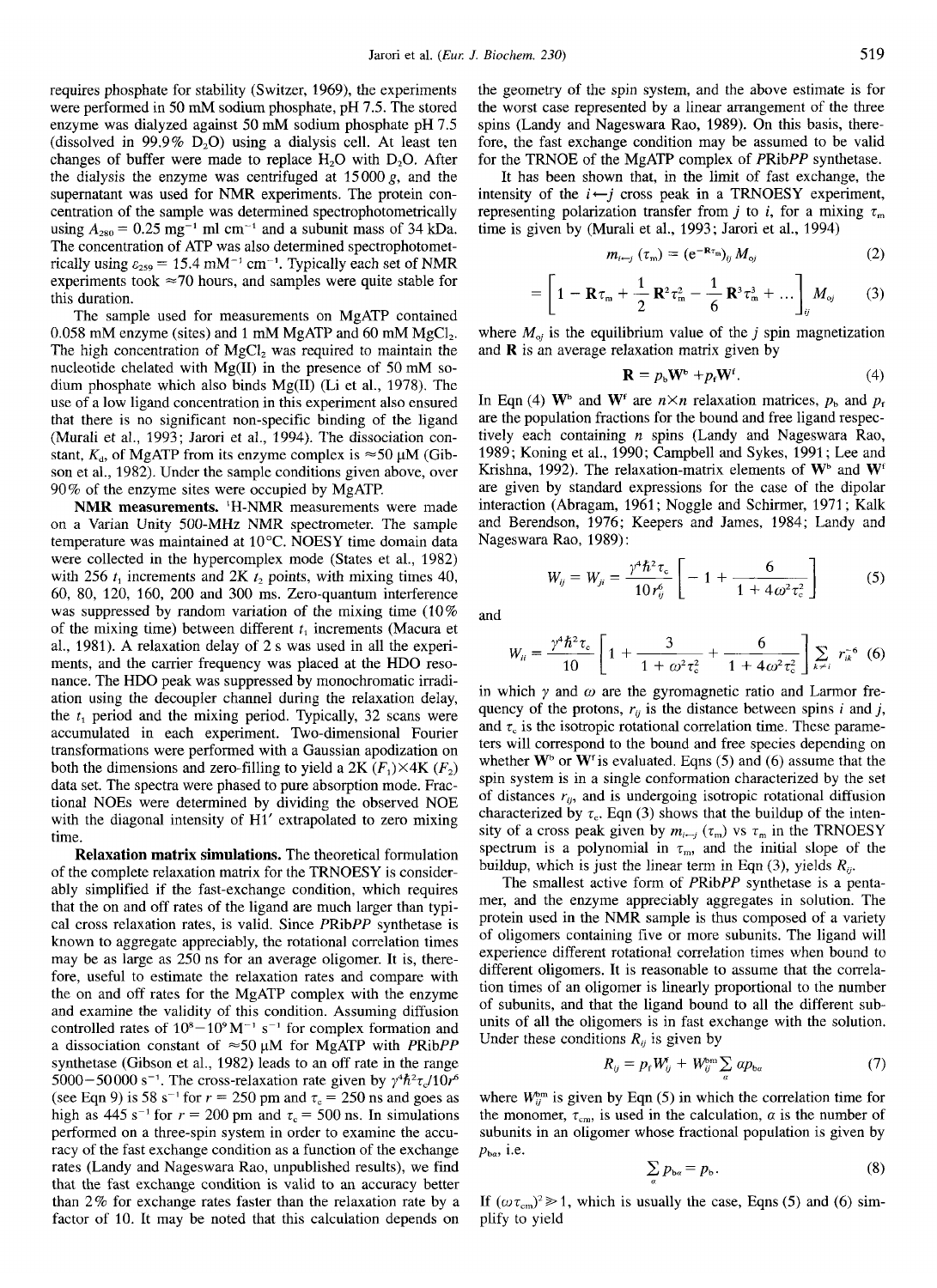

**Fig. 2. 500-MHz TRNOESY spectrum of PRibPP-synthetase** \* **MgATP** complex at  $10^{\circ}$ C. The sample volume of 600  $\mu$ 1 contained 0.058 mM enzyme sites, 1.0 mM ATP, 60 mM  $MgCl<sub>2</sub>$  in 50 mM sodium phosphate **pH** 7.5. NMR parameters:  $256 \times 2$   $t_1$  increments; 2K points during  $t_2$ ; 32 transients for each  $t_1$ ; mixing time 160 ms; and a relaxation delay of 2 **s.** Two-dimensional Fourier transformation was performed along both dimensions with a Gaussian apodization and zero filling to obtain 2K  $(F_1) \times 4K$   $(F_2)$  data set.

$$
W_{ij}^{\text{bm}} = -\frac{\gamma^4 \hbar^2 \tau_{\text{cm}}}{10 r_n^6} \tag{9}
$$

and

$$
W_{ii}^{\text{bm}} = -\sum_{k \neq i} W_{ik}^{\text{bm}} \tag{10}
$$

for a single subunit. Therefore, the effect of the presence of multiple oligomeric forms of the protein is tantamount to defining an effective value of rotational correlation time for all the bound species given by

$$
\tau_{\rm e}^{\rm b} \left( \text{effective} \right) = \tau_{\rm cm} \left( \sum_{\alpha} \, a p_{\rm b \alpha} / p_{\rm b} \right) \tag{11}
$$

with the assumption that the conformations are identical on each subunit of every oligomer irrespective of its size (see Discussion). This value of  $\tau_c^b$  may then be used in Eqns (5) and (6) for the calculations of  $W_{ii}^b$  which may then be included in Eqn (4). Furthermore,  $\tau_c^b \ge \tau_c^f$ ,  $p_b/p_f \approx 0.1$ , and  $(\omega \tau_c^b)^2 \ge 1$ ; therefore, it may be seen from Eqns (7) and (11) that  $R_{ij} \approx p_b W_{ij}^b$ . Since  $R_{ij}$ is the initial buildup rate (see Eqn 3), to a very high accuracy the ratios of initial slopes are inversely related to the corresponding distances, i.e.

$$
R_{ij}/R_{jk} \approx r_{jk}^6/r_{ij}^6. \tag{12}
$$

The distances between any pair of protons may thus be estimated in terms of a calibration distance by the use of Eqn (12). For adenosine, the distance  $H1' - H2'$ , given by  $290 \pm 20$  pm is known to be independent of the conformation of the moiety (Levitt and Warshell, 1978; Rosevear et al., 1983), and is, therefore, a convenient calibration distance. Implicitly the calibration allows the evaluation of  $\tau_c^b$  (effective).

**Molecular modeling and energy minimization.** Molecular modeling and energy calculations were performed using the



**Fig. 3. Percentage NOE buildup curves for the PRibPP-synthetase** - **MgATP complex.** The sample contained 0.058 mM PRibPP synthetase, 1 .O mM ATP, 60 mM MgC1, in SO mM sodium phosphate at pH 7.5. The proton pairs for the different curves are: (a)  $(\overline{O})$  8-1',  $(\overline{O})$  8-2',  $(\times)$ 1'-4', (+) *1'-5'15'';* (e) (0) *2'-3', (0)* 2'-4', (X) *2'-5'/5";* **(f)** *(0)*   $3' - 4'$ ,  $(\square)$   $3' - 5' / 5''$   $(\times)$   $4' - 5' / 5''$ . The solid curves represent simulated buildup curves based on relaxation matrix using the NOE determined distances (Table 1). The rotational correlation time used for the bound ligand was 35 ns.  $8-3'$ ; (b) (+)  $8-4'$ , ( $\Diamond$ )  $8-5'$ /5"; (c) (O)  $1'-2'$ , (L)  $1'-3'$ ; (d) (X)  $8-5'$ ; (d) (X)

CHARMM program (Brooks et al., 1983) in the software package QUANTA running on a Silicon Graphics computer system. The calculations were performed on an AMP molecule in vacuum. The distances derived from NOES were used as constraints with a force constant of  $41.8 \text{ kJ} \cdot \text{mol}^{-1} (100 \text{ pm})^{-2}$  and allowing about  $\pm 10\%$  variation in the distances. The energy was minimized using Powell's method available with the software package.

## **RESULTS**

**TRNOESY data and analysis.** Fig. 2 shows a typical two-dimensional TRNOESY spectrum of MgATP in the presence of PRibPP synthetase. The low ligand concentration used essentially precludes any contribution from adventitious binding of the nucleotide to the enzyme. The experimental data of normalized NOE versus mixing time are plotted in Fig. *3* along with the theoretical buildup curves generated by using the complete relaxation matrix as described briefly below.

The analysis of the TRNOESY data and the simulation of the buildup curves was performed along lines similar to those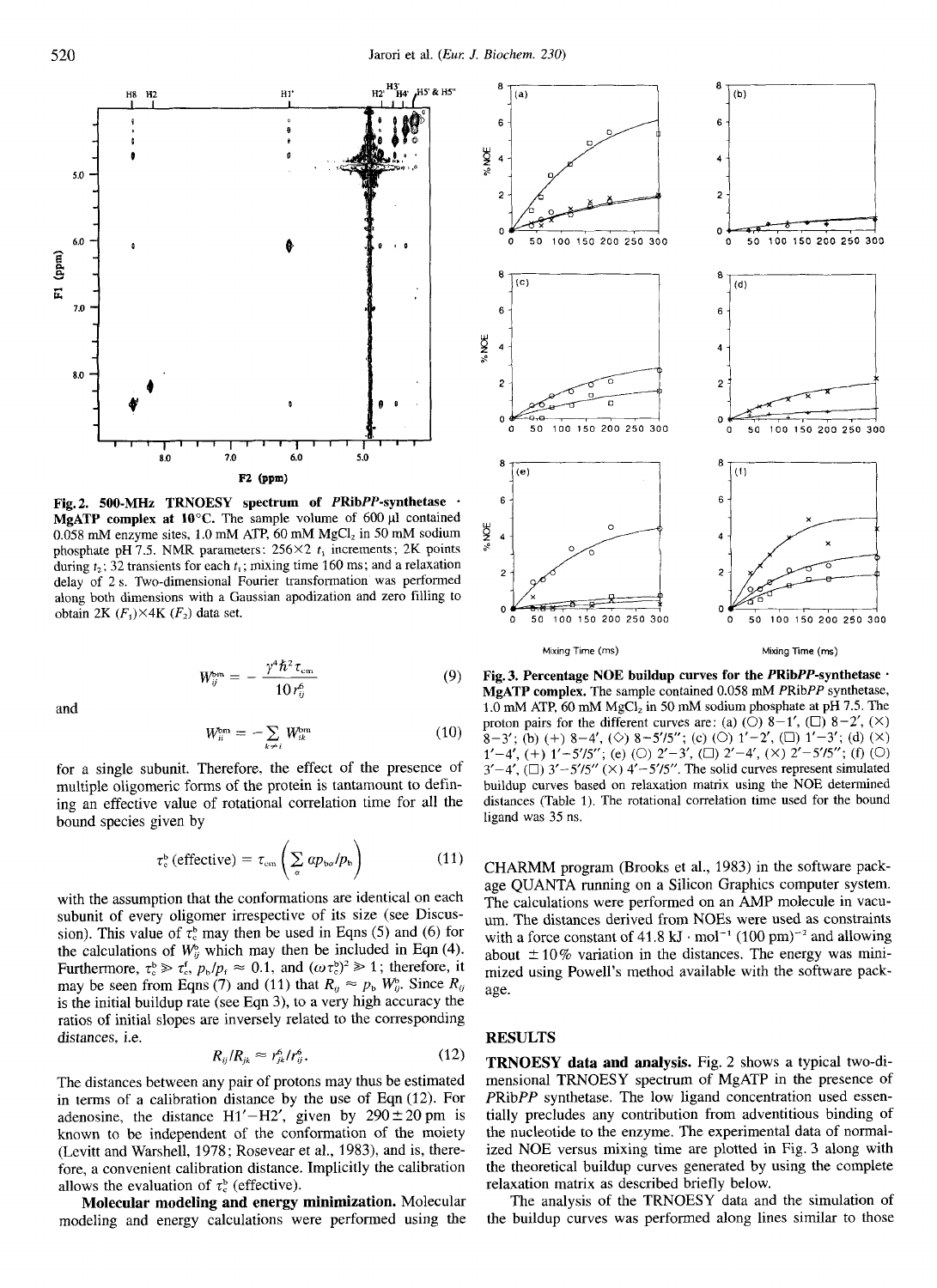**Table 1. Interproton distances of MgATP bound at the active site of PRibPP synthetase.** The distances are given up to three significant digits because premature rounding off may lead to artifactual deviations in NOE calculations. These values must be rounded to two significant digits for model bulding purposes. The uncertainty in distances is about  $\pm 20$ pm. Note that the distances of H5' and H5" (to any other proton) are not individually determined from the NOE. Since the resonances of these protons overlap and the NOE observed is a sum **of** their contributions, these distances are set equal to an effective distance given by  $[(2r_{1i}^6)^{-1}]$  $+(2r_{2i}^6)^{-1}$ <sup>-1/6</sup>. The differentiation of these distances is made only in the energy minimization calculations (see text).

| Proton pair    | Inter-proton distances in $E \cdot MgATP$ |                  |  |
|----------------|-------------------------------------------|------------------|--|
|                | NOE-derived                               | energy-minimized |  |
|                | pm                                        |                  |  |
| $H1' - H2'$    | 290                                       | 292              |  |
| $H1' - H3'$    | 328                                       | 362              |  |
| $H1' - H4'$    | 305                                       | 296              |  |
| $H1' - H5'$    | 388                                       | 469              |  |
| $H1' - H5''$   | 388                                       | 409              |  |
| $H2' - H3'$    | 262                                       | 217              |  |
| $H2' - H4'$    | 459                                       | 406              |  |
| $H2' - H5'$    | 369                                       | 438              |  |
| $H2' - H5''$   | 369                                       | 436              |  |
| $H3' - H4'$    | 281                                       | 290              |  |
| $H3' - H5'$    | 299                                       | 258              |  |
| $H3'$ – $H5''$ | 299                                       | 332              |  |
| $H4' - H5'$    | 245                                       | 240              |  |
| $H4' - H5''$   | 245                                       | 243              |  |
| $H8 - H1'$     | 321                                       | 350              |  |
| $H8-H2'$       | 255                                       | 251              |  |
| $H8-H2'$       | 316                                       | 323              |  |
| $H8-H4'$       | 375                                       | 419              |  |
| $H8-H5'$       | 370                                       | 395              |  |
| $H8-H5''$      | 370                                       | 313              |  |

for the studies with the nucleotide complexes of creatine kinase (Murali et al., 1993). The NOE data for various proton pairs and for mixing times up to 160 ms were fit with a second-order polynomial to calculate the initial slopes. Using an H1'-H2' distance of  $290 \pm 20$  pm as calibration, the ratios of initial slopes were used along with Eqn (12) to calculate a set of inter-proton distances which were used as a starter set of distances for the relaxation matrix calculations. The data of  $H1' - H2'$  also yields the value of the product of  $p_b$  and  $\tau_c^b$  (effectve) (Eqn 11). Since the resonances of H5' and H5" overlap, an effective distance which yields half the observed NOE of the superposed resonance is calculated. This distance is given by  $[(2r_{1i}^2)^{-1} + (2r_{2i}^2)^{-1}]^{-1/6}$ , where  $r_{1i}$  and  $r_{2i}$  are the distances of H5' and H5" protons from a third proton *i,* and does not equal the actual distance of *i* from either of these protons. These effective distances represent the sum of the NOES to H5' and H5" from a third proton, and they remain equal in the relaxation matrix analysis. These two distances cannot be differentiated on the basis of the NOE data. The only way to distinguish these two distances is with the help of energy-minimization through molecular mechanics calculations (see Table 1). For the contribution of free MgATP (see Eqn 4) an energy-minimized structure was used and  $\tau_c^t$  was chosen as 0.3 ns (Landy et al., 1992; Murali et al., 1993). It may be noted that free MgATP makes about 10% contribution to the relaxation matrix elements *(see* Eqn 6) if we assume the observed correlation time of 35 ns for the bound complex (this is the worst case). This correction will diminish to  $1-2\%$  if the realistic correlation time is larger by a



**Fig. 4. Schematic representation of conformation of MgATP and MgAMP bound at the active site of PRibPP synthetase.** (a) The glycosidic torsion angle and (b) the signs of various torsion angles defining the ribose conformation as well as the phase angle of pseudorotation  $(P)$ are given.

factor of  $5-10$ . The calculated TRNOE values from the composite relaxation matrix are, therefore, not particularly sensitive to uncertainties in the input data for the inter-proton distances in free MgATP. Using all of these parameters, the complete relaxation matrix was calculated. In order to account for relaxation effects for large mixing times, an external leakage relaxation rate of  $1.25$  s<sup>-1</sup> was added to the bound proton's part of the diagonal elements of the relaxation matrix. The distances and correlation times were then iteratively adjusted to obtain the best agreement between theory and experiment. The value of  $\tau_c^b$  (effective) chosen was 35 ns. The buildup curves calculated in this manner are the solid curves shown along with the experimental data points in Fig. 3. The inter-proton distances obtained by this analysis are summarized in Table 1.

**Energy minimization calculations.** The experimentally determined distances (see Table 1) were used as constraints in molecular modeling and energy-minimization calculations using the program CHAFWM (Brooks et al., 1983) with the software package QUANTA. The distance constraints were applied sequentially starting with the distances between H8 and all of the ribose protons. In the second step, the distances between H1' and all other sugar protons were added as constraints. In the final step, all the NOE-determined distances were applied as constraints. A force constant  $F = 83.6 \text{ kJ} \cdot \text{mol}^{-1} (100 \text{ pm})^{-2}$ was used to obtain the initial structure that fits best with the experimental data. However, the energy of such an initial structure was significantly elevated. In order to refine the initial structure further, all the distance constraints were used again, but the force constant *F* was reduced to 41.8 kJ/mol/(100 pm)<sup>-2</sup>. This resulted in minor changes in the inter-proton distances, but the energy of the structure was lowered substantially. In the final structure out of the 20 distance constraints 10 were fully satisfied. The number of upper-bound violations were 6 with a sum of upper-bound violations (SUV) of 113 pm and the number of lower-bound violations were 4 with a sum of lower-bound violations (SLV) of 57 pm. It may be noted that 4 of the 6 upperbound violations and one of the 4 lower bound violations involve 5' and *5"* protons. In the final energy-minimized structure that is compatible with the NOE-determined distances a **SLV**  value of *57* pm seem to be reasonable. On the other hand, a SUV value of 113 pm appear to be somewhat on the high side. However, it is worth noting that out of the 6 upper-bound violations in the distances 4 of them are from protons involving H5' and H5" distances and they deviate more than the allowed range in the constraints leading to a larger value of **SUV.** However, as pointed out earlier, in these cases it is only appropriate to compare the initial and final values of  $[(2r_{1i}^6)^{-1} + (2r_{2i}^6)^{-1}]^{-1/6}$  rather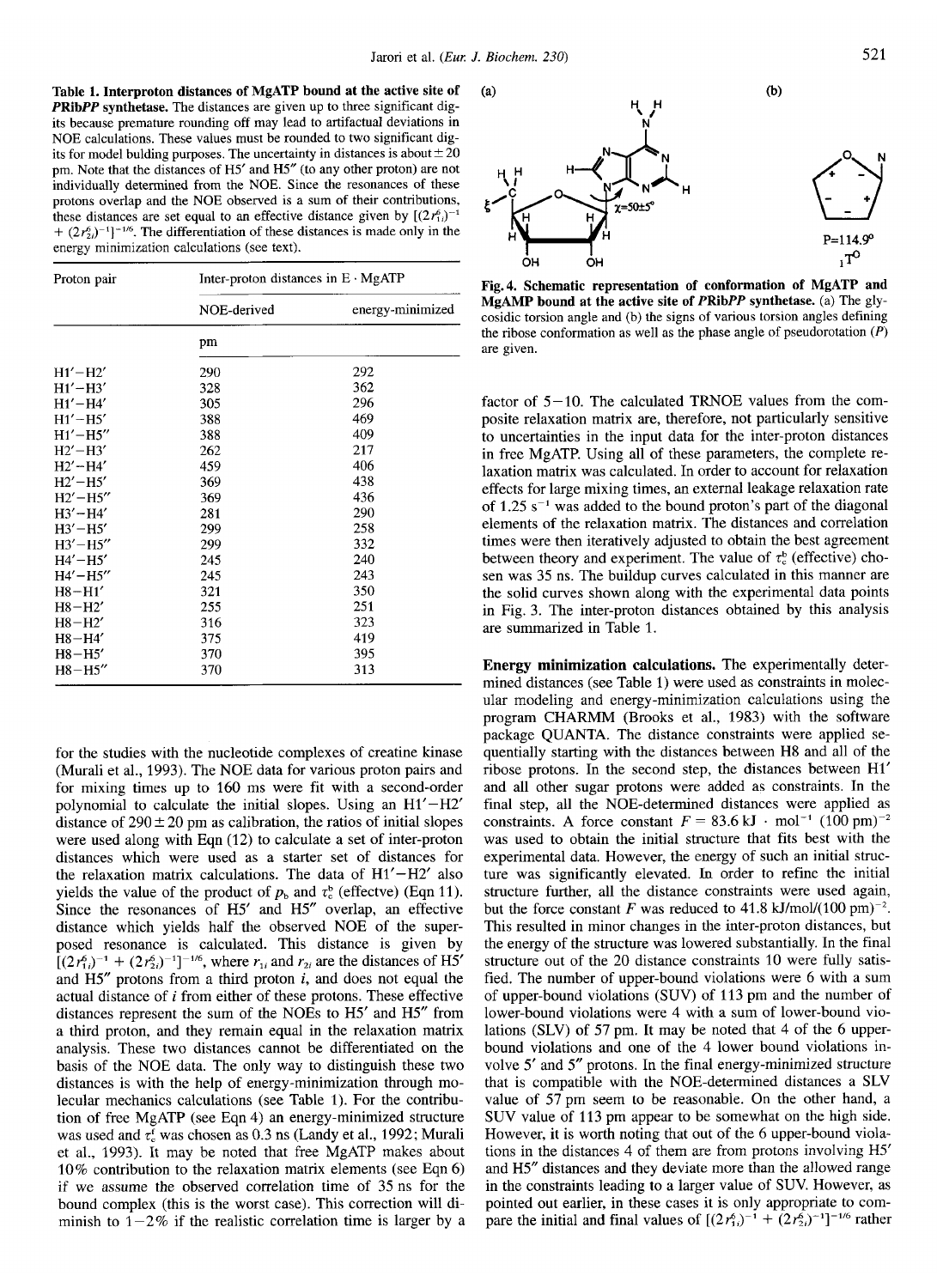**Table 2. Various dihedral angles and the pseudorotation phase angle for the ribose moiety of MgATP bound at the active site of PRibPP synthetase.** For the definition of torsion angles and phase angle of pseudo-rotation (P), see Sanger (1984). The torsion angle  $\chi$  (O4'-C1'- $N9-C8$ ) is 0° when  $O4' - C1'$  and  $N9-C8$  bonds are eclipsed, and a counter-clockwise rotation about  $C1' - N9$  bond is defined as a rotation by a positive angle. Since  $v_2$  is negative, 180 $\degree$  was added to the calculated value of *P* (see Altona and Sundaralingam, 1972).

| Angle                                                                                  | Value   |  |
|----------------------------------------------------------------------------------------|---------|--|
|                                                                                        | degrees |  |
| $\gamma$ O4'–C1'–N9–C8                                                                 | 50.4    |  |
| $v_0$ C4' - O4' - C1' - C2'                                                            | $-21.9$ |  |
| $n_{1}$ , O4' – C1' – C2' – C3'                                                        | 18.6    |  |
| $v_2$ , C1' – C2' – C3' – C4'                                                          | $-8.8$  |  |
| $v_2$ C2'-C3'-C4'-C5'                                                                  | $-3.0$  |  |
| $v_4$ C3' – C4' – C5' – O4'                                                            | 15.2    |  |
| $\nu$ O5' – C5' – C4' – C3'                                                            | 44.3    |  |
| $P = \tan^{-1} \frac{(v_4 + v_1) - (v_3 + v_0)}{2v_2 (\sin 36^\circ + \sin 72^\circ)}$ | 114.9   |  |

than the individual distances. On such a basis the SUV value becomes 79 pm and the SLV value becomes 38 pm. Thus, the distances in the energy-minimized structure match reasonably well with those determined by the NOES. The distances in the energy minimized structure are also given in Table 1. The structure so determined, shown in Fig. 4, has a glycosidic torsion angle  $\chi = 50 \pm 5^\circ$  indicating an *anti* configuration of the adenine ring with respect to the ribose. Various dihedral angles for the ribose rings are summarized in Table 2. In the notation of Altona and Sundaralingam (1972), the phase angle of pseudorotation P is 114.9 $\degree$  corresponding to a  $\ _{1}T\degree$  sugar pucker. The amplitude of the sugar pucker,  $\tau = (v_2/\cos P)$ , is about 21°.

#### **DISCUSSION**

The analysis of TRNOE data presented in this paper, and the consequent deduction of the conformation of MgATP bound to PRibPP synthetase involve two assumptions: (a) that all the subunits of every oligomer of the enzyme bind MgATP in the same conformation, and (b) the TRNOE analysis may be carried out without considering the dipolar interactions with the protein protons. The first assumption is made implicitly (or explicitly) in most TRNOESY determinations of ligand conformations in all oligomeric enzyme systems. If this assumption is not valid, i.e. if the ligand assumes several distinct bound conformations in fast exchange, it will be difficult to reliably deduce these conformations (Landy et al., 1992), unless TRNOESY experiments can be performed to choose selective occupancy of these conformations in some manner (Jarori et al., 1994). On the other hand, if there is no biochemical evidence to the contrary, this assumption is reasonable and it offers a plausible means of making the analysis tractable. In the case of PRibPP synthetase no such evidence is known although the enzyme is found to exist in active oligomers (Schubert et al., 1978). The fact that the TRNOESY data could be fitted with a single conformation for the bound MgATP lends some credence to the validity of this assumption. The second assumption of not considering the dipolar interactions between ligand and protein protons is made because there is no means available to do this as the active-site environments of the ligand are not known. The analysis is, therefore, confined to the eight ligand protons perforce, although there is an awareness of the possibility of transfer of magnetization to the protein protons from the ligand. In practice, however, it was noticed in a number of TRNOESY analyses (Nirmala et al., 1992; Murali et al., 1993; Jarori et al., 1994) that ignoring the protein protons participation leads to a reduction in the effective correlation time,  $\tau_c^b$ , of the bound complex. Such a reduction can easily be qualitatively rationalized by arguing that the magnetization of the ligand protons is partially lost through dipolar interaction pathways involving protons on the enzyme in the neighborhood of the ligand protons (London et al., 1992; Nirmala et al., 1992; Murali et al., 1993; Jarori et al., 1994). This reduction is less severe for smaller proteins such as arginine kinase (Murali et **al.,** 1994). Theoretical models to quantitatively understand this reduction of  $\tau_c^b$  are under way. Other than the possibility of this reduction in  $\tau_c^b$ , the structure obtained for MgATP appears reasonable, suggesting that the consequences of not considering the protein proton interactions may not be severe. This is an important and unresolved question, and may be regarded as a limitation of the TRNOESY method.

The agreement between the experimental and computed NOE values is very good and is better than it was in previous studies on creatine kinase (Murali et al., 1993) arginine kinase (Murali et al., 1994) and pyruvate kinase (Jarori et al., 1994). This is due to the fact that the fractional NOE values are larger and the scatter in the values correspondingly lower for the measurements with PRibPP synthetase compared to the other enzymes. Low concentration sample protocols were used in the experiments with all the enzymes to obviate the contribution to the observed NOE due to adventitious binding of the ligand. The enzyme concentrations in the present work are actually smaller than those used in the experiments with pyruvate kinase (molecular mass  $238$  kDa), but the NOE values are typically larger by a factor of three or more. This is indicated by the fact that the  $\tau_c^b$  for the *PRibPP* synthetase is 35 ns whereas it was about 11 ns for pyruvate kinase (which is the heaviest ATP-utilizing enzyme, thus far, on which TRNOE measurements of nucleotide conformations were performed). This difference suggests that the molecular mass of the average oligomer of PRibPP synthetase in the NMR samples is roughly four times larger than that of pyruvate kinase, i.e.  $\approx$ 1000 kDa, which corresponds to about 30 subunits, six times larger than a pentamer which is the smallest active oligomer known (Schubert et al., 1975). It must be emphasized, nevertheless, that these estimates are, at best, approximate and that the value of  $\tau_c^b$  obtained here is a factor of  $5-10$ lower than the value estimated from the Stokes-Einstein relation for a protein oligomer of this size. As pointed out above, this has been the pattern found in most of the TRNOE data analyses thus far; the values of  $\tau_c^b$  that fit the experimental data are typically much lower than those expected on the basis of protein size (Rosevear et al., 1987a; Williams and Rosevear, 1991 ; Murali et al., 1993; Jarori et al., 1994). Thus, the approximate estimate of the molecular mass of an average oligomer in PRibPP synthetase, made above by comparing with the data on pyruvate kinase, is based on the qualitative assumption that the fractional loss of magnetization to the protein protons in these two enzymes is nearly the same.

In the final structure, the glycosidic orientation determined for MgATP bound to PRibPP synthetase is  $50 \pm 5^{\circ}$  and it differs from the only other orientation previously proposed for this complex  $(62 \pm 5^{\circ})$  by Granot et al. (1980) from indirect measurements. However, this value of  $50 \pm 5^{\circ}$  is in general agreement with TRNOESY structures for MgATP bound at the active sites of creatine kinase **(51** +- *5";* Murali et al., 1993), pyruvate kinase  $(44 \pm 5^{\circ})$ ; Jarori et al., 1994), and arginine kinase  $(50 \pm 5^{\circ})$ ; Murali et al., 1994). The values of the phase angle of pseudorotation *(P),* describing the sugar pucker, differ for the various enzymes: *70.5"* for creatine kinase, 42.4" for pyruvate kinase, 130.8" for arginine kinase and 114.9' for PRibPP synthetase. The glyco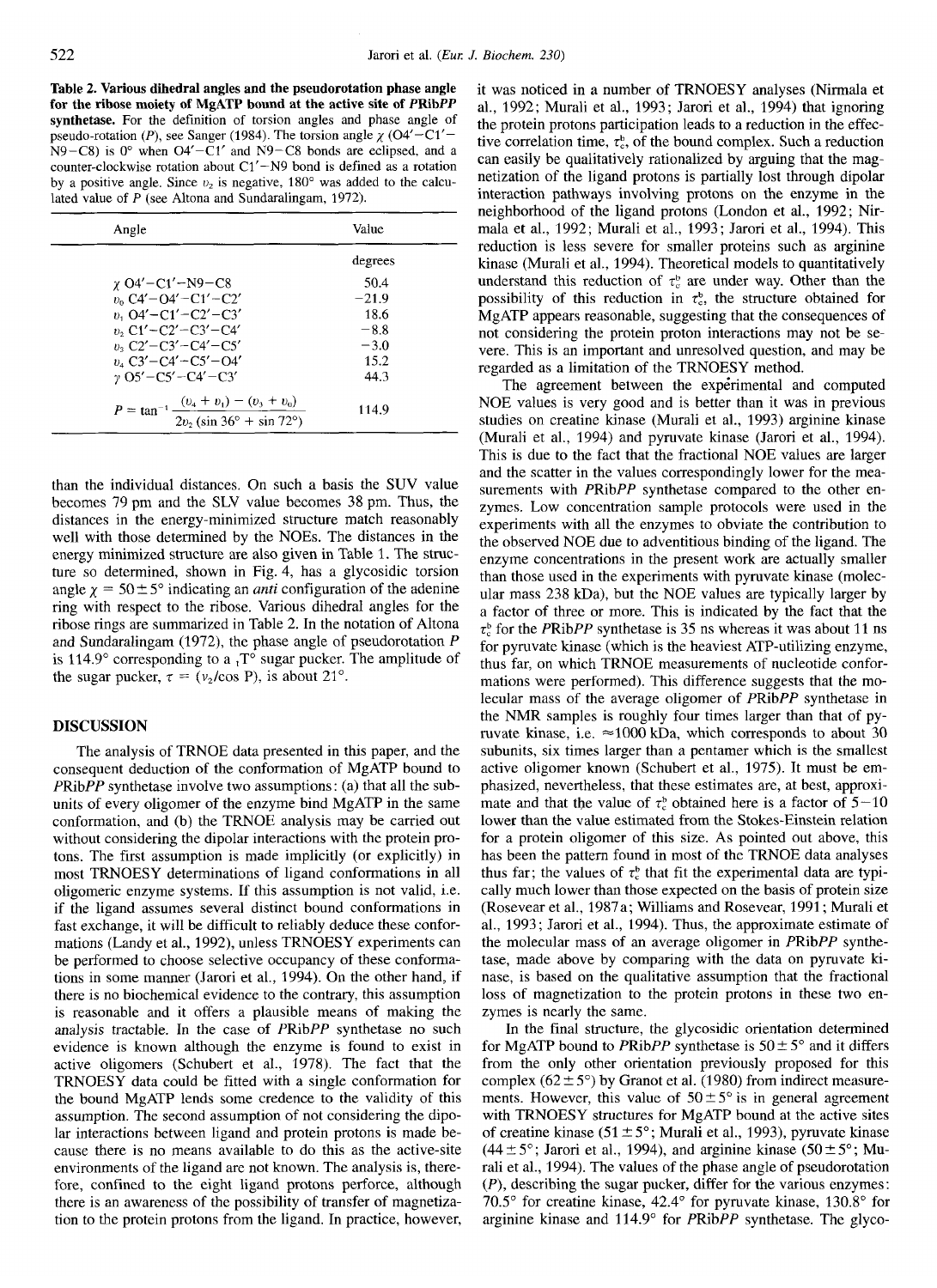sidic torsion and the phase angle of pseudorotation  $P$  were  $4.7^{\circ}$ and 29.1°, respectively, for the free MgATP used in the relaxation matrix calculations. The fact that the glycosidic orientation for all the phosphoryl transfer enzymes agree with that for the pyrophosphoryl transfer enzyme, PRibPP synthetase, is noteworthy. It suggests that a pattern may be emerging regarding the conformations of the adenosine moiety in the nucleotide complexes of various ATP-utilizing enzymes.

The authors thank Dr Bruce D. Ray (Operations Director, NMR Center, IUPUI), for helpful discussions regarding the experiments, and Dr David A. Post for the preparation of *S. fyphimurium* PRibPP synthetase used in the experiments. The use of computational facilities for molecular modeling at the Facility for Computational Molecular and Biomolecular Science (IUPUI) and helpful suggestions from Dr Daniel H. Robertson are acknowledged. This work was supported in part by grants from the National Institutes of Health, GM 43966, and WPUI.

#### **REFERENCES**

- Abragam, **A.** (1961) *The principles* of *nuclear magnetism,* Oxford University Press, London.
- Altona, C. & Sundaralingam, M. (1972) Conformational analysis of the sugar ring in nucleosides and nucleotides. A new description using the concept of pseudorotation, *J. Am. Chem. Soc.* 94, 8205-8212.
- Balaram, P., Bothner-By, A. A. & Dadok, J. (1972a) Negative nuclear Overhauser effects as probes of macromolecular structure, *J. Am. Chem. SOC. 94,* 4015-4017.
- Balaram, P., Bothner-By, A. A. & Breslow, E. (1972b) Localization of tyrosine at the binding site of neurophysin **I1** by negative nuclear Overhauser Effects, *J. Am. Chem. SOC.* 94, 4017-4018.
- Bower, *S.* G., Hove-gensen, B. & Switzer, R. L. (1988) Structure of the gene encoding PRibPP synthetase *(prsA)* in *Salmonella fyphimurium, J. Bacteriol.* 170, 3243-3248.
- Brooks, B. R., Bruccoleri, R. E., Olafson, B. D., States, D. J., Swaminathan, **S.** & Karplus, M. (1983) CHARMM: a program for macromolecular energy, minimization, and dynamics calculations, *J. Comp. Chem. 4,* 187-217.
- Campbell, A. P. & Sykes, B. D. (1991) Theoretical evaluation of the two-dimensional transferred nuclear overhauser effect, *J. Magn. Reson.* 93, 77-92.
- Clore, G. M. & Gronenbom, A. M. (1982) Theory and applications of the transferred nuclear Overhauser effect to the study of the conformations of small ligands bound to proteins, *J. Magn. Reson. 48,*  <sup>402</sup>- 417.
- Clore, G. M. & Gronenborn, A. M. (1983) Theory of the time dependent transferred nuclear Overhauser effect: applications to structural analysis of ligand-protein complexes in solution, *J. Magn. Reson.*  53, 423 -442.
- Gibson, K. J., Schubert, K. R. & Switzer, R. L. (1982) Binding of the substrates and the allestoric inhibitor adenosine 5'-diphosphate to phosphoribosylpyrophosphate synthetase from *Salmonella typhimurium, J. Biol. Chem.* 257, 2391 -2396.
- Granot, J., Gibson, K. J., Switzer, R. L. & Mildvan, A. **S.** (1980) NMR studies of the nucleotide conformation and arrangement of substrates and activators on phophoribosylpyrophosphate synthetase, *J. Biol. Chem.* 255, 10931-10937.
- Jarori, G. K., Murali, N. & Nageswara Rao, B. D. (1994) Two-dimensional transferred nuclear Overhuser effect spectroscopy study of the conformation of MgATP bound at the active and ancillary sites of rabbit muscle pyruvate kinase, *Biochemistry* 33, 6784-6791.
- Kalk, A. & Berendson, H. J. C. (1976) Proton magnetic relaxation and spin diffusion in proteins, *J. Magn. Reson.* 24, 343-366.
- Keepers, **J.** W. & James, T. L. (1984) A theoretical study of distance determinations from NMR. Two-dimensional nuclear Overhauser spectra, *J. Magn. Reson.* 57, 404-426.
- Khorana, H. G., Fernandes, J. F. & Kornberg, A. (1958) Pyrophosphorylation of ribose 5-phosphate in the enzymatic synthesis of 5-phosphorylribose 1-pyrophosphate, *J. Biol. Chem.* 230, 941-948.
- Koning, T. M. G., Boelens, R. & Kaptein, R. (1990) Calculation of the nuclear Overhauser effect and the determination of proton-proton

distances in the presence of internal motions, *J. Magn. Reson.* 90,  $111 - 123$ .

- Landy, **S.** B. & Nageswara Rao, B. D. (1989) Dynamical NOE in multispin systems undergoing chemical exchange, *J. Magn. Reson. 81,*   $371 - 377$ .
- Landy, **S.** B., Ray, B. D., Plateau, P., Lipkowitz, K. B. & Nageswara Rao, B. D. (1992) Conformation of MgATP bound to nucleotidyl and phosphoryl transfer enzymes 'H-transferred NOE measurements on complexes of methionyl tRNA synthetase and pyruvate knase, *Eur: J. Biochem.* 205, 59-69.
- Landy, **S.** B. & Nageswara Rao, B. D. (1993) Geometrical error in biomolecular structures detemined from NOESY data using a relaxation rate matrix analysis, *J. Magn. Reson. B102,* 209-213.
- Lee, W. & Krishna, N. R. (1992) Influence of conformational exchange slow on the chemical shift scale on 2D NOESY spectra of biomolecules existing in multiple conformations, *J. Magn. Reson.* 98, 36- 48.
- Levitt, M. & Warshell, **A.** (1978) Extreme conformational flexibility of the furanose ring in DNA and RNA, *J. Am. Chem. SOC. 100,* 2607- 2613.
- Li, T. **M.,** Mildvan, A. *S.* & Switzer, R. L. (1978) Studies of the stereochemistry and of the role of metal ions in the mechanism of phosphorihosylpyrophosphate synthetase from *Salmonella typhimurium, J. Biol. Chem.* 253, 3918-3923.
- Li, T. M., Switzer, R. L. & Mildvan, A. **S.** (1979) Kinetic and magnetic resonance studies of the interaction Cr-ATP Complex with phosphoribosylpyrophosphate synthetase from *Salmonella typhimurium, Arch. Biochem. Biophys.* 193, 1-13.
- London, R. E., Perlman, M. E. & Davis, D. *G.* (1992) Relaxation-matrix analysis of the transferred nuclear Overhauser effect for finite exchange rates, *J. Magn. Reson.* 97, 79-98.
- Macura, **S.,** Huang, Y., Seuter, D. & Ernst, R. R. (1981) Two-dimensional chemical exchange and cross-relaxation spectroscopy of coupled nuclear spins, *J. Magn. Reson.* 43, 259-281.
- Murali, N., Jarori, G. K., Landy, **S.** B. & Nageswara Rao, B. D. (1993) Two-dimensional transferred nuclear Overhauser effect spectroscopy (TRNOESY) studies of nucleotide conformations in creatine kinase complexes : effects due to nonspecific binding, *Biochemistry* 32, 12941-12948.
- Murali, N., Jarori, *G.* K. & Nageswara Rao, B. D. (1994) Two-dimensional transferred nuclear Overhauser effect spectroscopy (TRNOESY) studies of nucleotide conformations in arginine kinase complexes, *Biochemistry* 33, 14227-14236.
- Nirmala, N. R., Lippens, *G.* M. & Hallenga, K. (1992) Theory and experimental results of transfer NOE experiments. 11. The influence of residual mobility and relaxation centers inside the protein on the size of transfer NOES, *J. Map. Reson. 100,* 25-42.
- Noggle, J. H. & Schirmer, R. E. (1971) *The nuclear Overhauser effect,*  Academic Press, New York.
- Post, D. A. (1992) PhD Thesis, University of Illinois, Urbana.
- Rosevear, P. R., Desmeules, **P.,** Kenyon, G. & Mildvan, A. **S.** (1981) Nuclear magnetic resonance studies of the role of histidine residues at the active site of rabbit muscle creatine kinase, *Biochemistry* 20, 6155-6164.
- Rosvear, P. R., Bramson, H. N., O'Brian, C., Kaiser, E. T. & Mildvan, A. **S.** (1983) Nuclear Overhauser effect studies of the conformation of tetraaminecobalt(II1)- adenosine 5'-triphosphate free and bound to bovine heart protein kinase, *Biochemistry* 22, 3439-3447.
- Rosevear, **P.** R., Fox, T. L. & Mildvan, **A. S.** (1987a) Nuclear Overhauser effect studies of the conformations of MgATP bound to the active and secondary sites of muscle pyruvate kinase, *Biochemistry*  26, 3487-3493.
- Rosevear, P. R., Powers, V. M., Dowhan, D., Mildvan, A. **S.** & Kenyon, G. L. (1987 b) Nuclear Overhauser effect studies on the conformation of magnesium adenosine 5'-triphosphate bound to rabbit muscle creatine kinase, *Biochemistry* 26, 5338-5344.
- Sanger, W. (1984) *Principles* of *nucleic acid structure* (Cantor, C. R., ed.) pp. 9-28, Springer-Verlag, New York.
- Schubert, K. R., Switzer, R. L. & Shelton, E. (1975) Studies of the quartemery structure and chemical properties of phosphoribosylpyrophosphate synthetase from *Salmonella typhimuriurn, J. Biol. Chem.*  250,7492-7500.